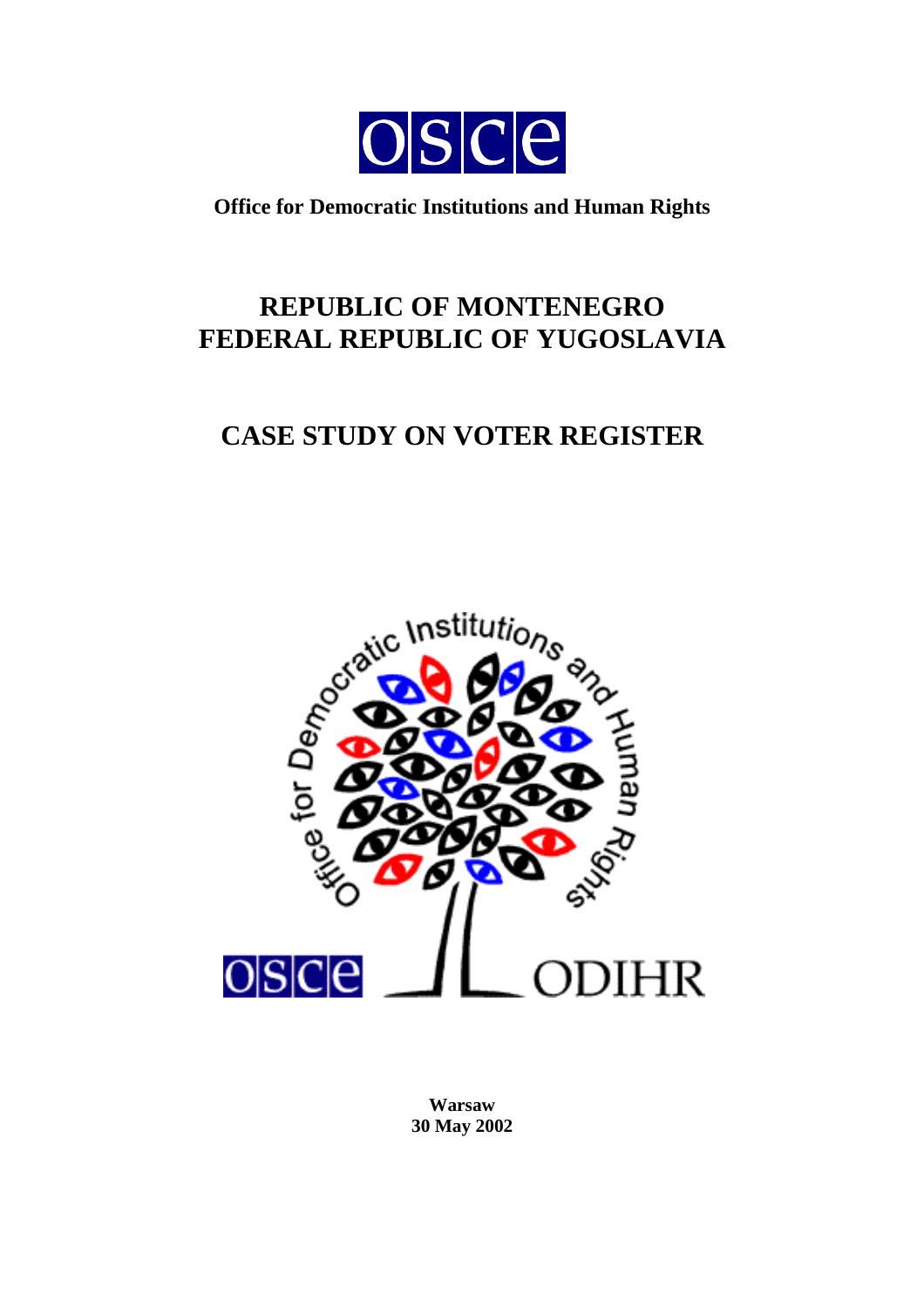### **Table of Contents**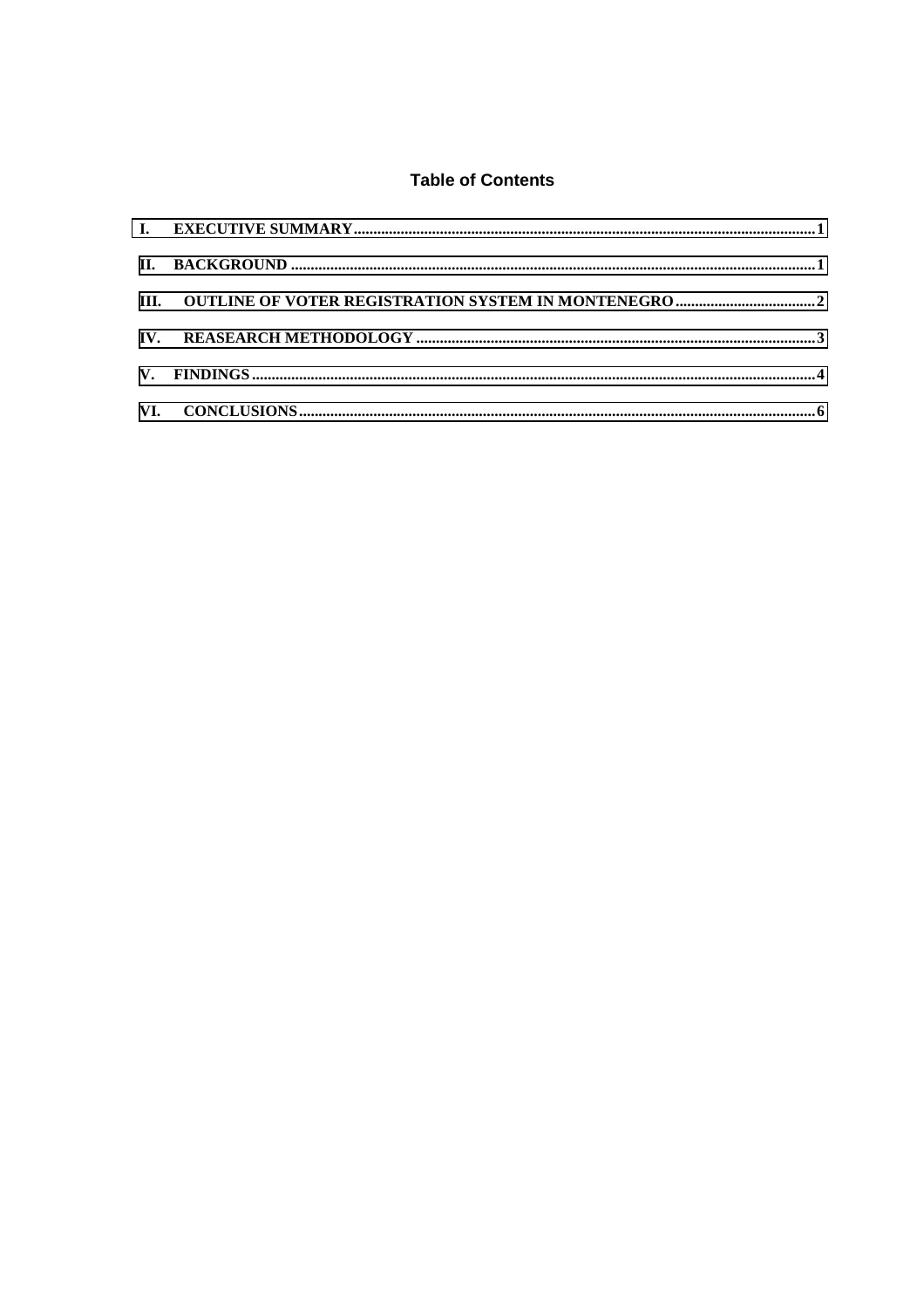## **REPUBLIC OF MONTENEGRO/FRY OSCE/ODIHR CASE STUDY ON VOTER REGISTER**

Warsaw, 30 May 2002

### <span id="page-2-0"></span>**I. EXECUTIVE SUMMARY**

On 28 February 2002, the Socialist People's Party (SNP) of the Republic of Montenegro/Federal Republic of Yugoslavia submitted to the OSCE Office in Podgorica a list of 613 names, alleging that the individuals named on the list had voted in the April 2001 parliamentary elections in Montenegro and "whose names were later deleted from the voter register". While the SNP made no direct allegation of wrongful deletion of these names, the OSCE Office for Democratic Institutions and Human Rights (ODIHR) undertook a thorough investigation of the matter in an attempt to exclude any insinuation of fraud.

The ODIHR investigation showed that the list of 613 deletions from the voter register is part of a legitimate procedure to update the voter register in the Podgorica municipality and no violations of the law were established.

The ODIHR investigation also revealed an overall improvement in the accuracy of the voter register. However, further effort is needed to improve the accuracy of the data on permanent residence maintained by the Ministry of Interior upon which the voter register is based.

The ODIHR is grateful for the excellent cooperation offered by the authorities of Montenegro during the course of the investigation.

## **II. BACKGROUND**

In November 2001, the Socialist People's Party (SNP) submitted to representatives of the US Temporary Office in Podgorica a list of 613 names of voters registered in Podgorica, who "voted on 22 April 2001 and whose names were later deleted from the voter register". The SNP provided this list to the OSCE Office in Podgorica on 28 February 2002, with a cover letter No 106/02 stating the same. The SNP letter to the OSCE Office in Podgorica did not include any direct allegations of fraudulent or otherwise wrongful deletions.

In January 2002, the US Temporary Office in Podgorica asked the Center for Democratic Transition (CDT), a domestic NGO, to interview through door-to-door visits a 10% pseudo-random sample (total of 62 records) of the citizens whose names were on the SNP list, and to identify the reasons for the deletions. The results of the CDT study are the following:

- dead  $-18$  records (30.5%) deleted for valid reasons;
- moved to Serbia or elsewhere within Montenegro 12 records (20.4%) deleted for valid reasons;
- not found 13 records (22%) deleted for valid reasons;
- 13 records (22%) may have been deleted for no valid reason;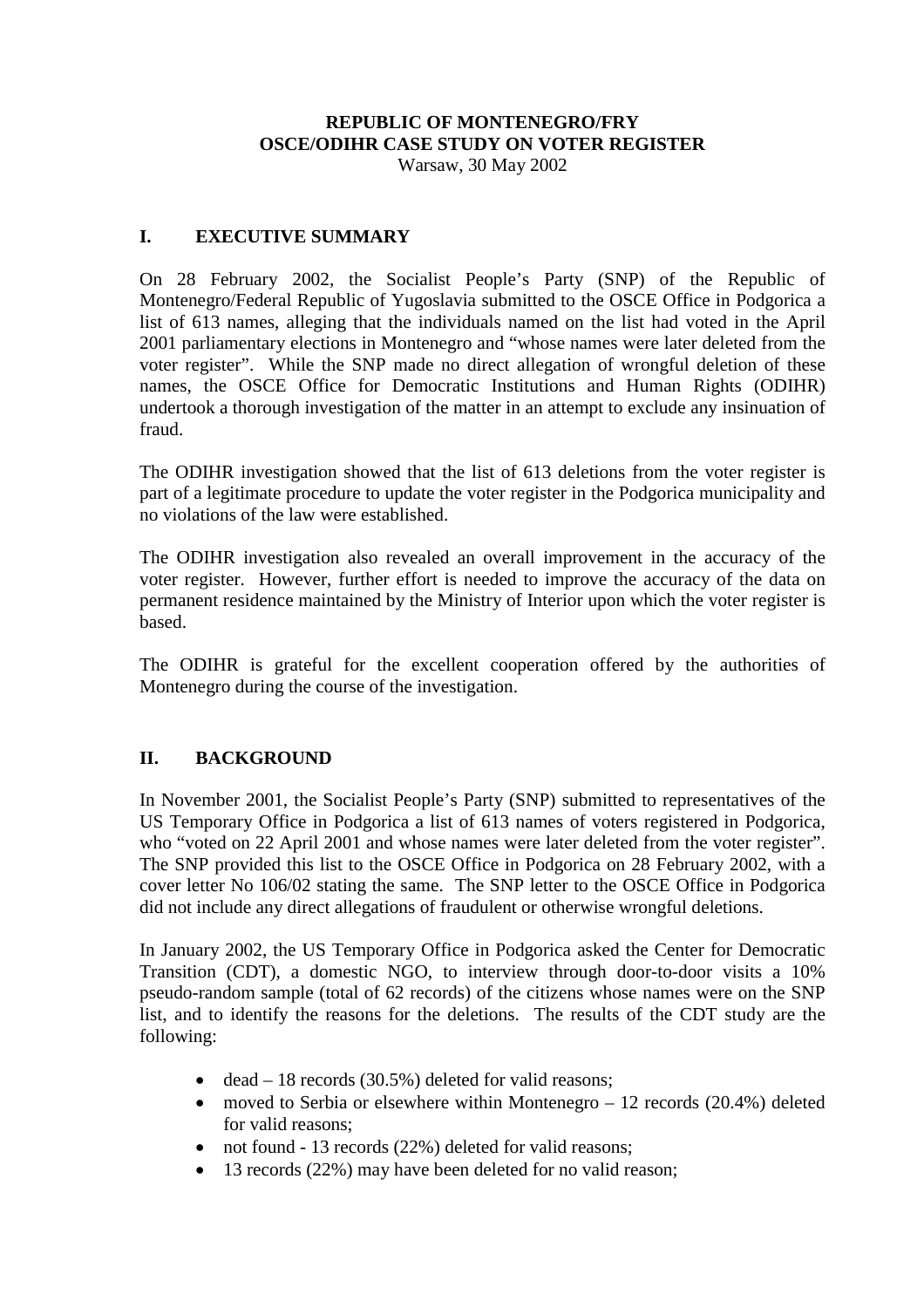- <span id="page-3-0"></span>• 3 records  $(5.1\%)$  no answer by respondent; and
- 3 records (5.1%) interviewer was not able to find the address.

The ODIHR also undertook an investigation of the SNP list in order to ascertain whether the deletions were accomplished in accordance with the legal framework. The ODIHR findings are described in the following sections.

In a letter addressed to SNP and dated 11 April 2002, the OSCE Office in Podgorica inquired about how the SNP had obtained information that the 613 voters, whose names were included on the list, had voted in the 2001 parliamentary election. On 17 April, the SNP responded that the information was obtained initially from supporters and later verified against hard copies of the voter lists from the April 2001 election. Xerox copies of pages from polling station voter lists, with some names marked as having voted, were attached to the SNP letter. In view of this, the ODIHR conducted no further research on whether the citizens named on the SNP list had indeed voted in April 2001. The ODIHR research focused on whether the alleged deletions were in fact done and, if so, whether they were done in accordance with the legal provisions.

### **III. OUTLINE OF VOTER REGISTRATION SYSTEM IN MONTENEGRO**

Eligibility for inclusion in the voter register for municipal elections requires: $1$ 

- (a) attained the age of 18;
- (b) "business capacity" (sound mental capacity);
- (c) permanent residence in Montenegro registered at some local branch of the Ministry of Interior (MI) at least 24 months before election day; and
- (d) permanent residence in the municipality registered at the local branch of the MI at least 12 months before election day.

The municipal authority of Podgorica is the only authorised agency that can amend the Municipal Voter Register (MVR) at issue in the SNP list of alleged deletions, provided that they possess paper evidence for the occurrence of a civil event. The data for the updates comes from two sources: (1) the municipal Civil Status Offices (CSOs) and (2) the local branch of the MI. The CSO maintains the books for civil events – births, deaths, marriages/divorces, and citizenship. The civil events are recorded in the civil status books of the municipality where the events occur.

The relevant MI department registers and de-registers citizens' permanent residences and addresses; issues a unique civil registry number (JMBG) in the municipality of birth; provides evidence for citizenship based on date of first declared permanent residence in the Republic and issues ID cards by places of permanent residence. Citizens are obliged to report changes of permanent residence to the local branches of MI. When a citizen moves out of a municipality, he/she receives a document verifying this and has to present this document at his/her new municipality of permanent residence in order to be registered there

 $\frac{1}{1}$ 

Law on Election of Councillors and Representatives, Art.11.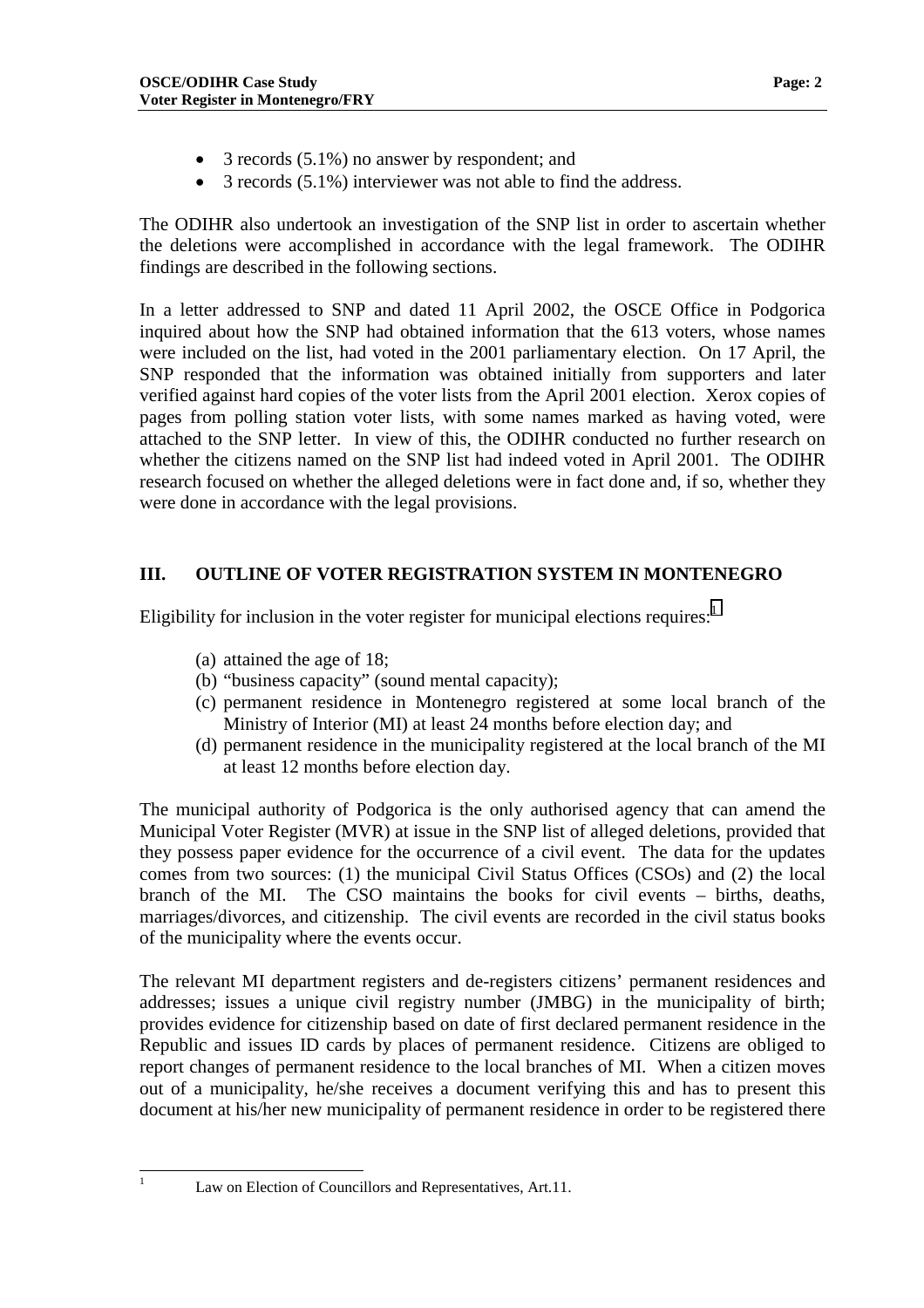<span id="page-4-0"></span>within eight days after this change took place.<sup>2</sup> In such cases, he/she is also obliged to apply for a new ID card within 30 days after being registered.<sup>3</sup>

The Secretariat for Development (SD) maintains the Central Voter Register (CVR) in electronic form. However, the SD is prohibited to insert any changes in the CVR, but is expected to inform other relevant agencies of potential problems identified. The CVR is a merged compilation of the MVRs from all 21 municipalities in the Republic. The CVR enables the identification of potential duplicate records and other technical deficiencies across MVRs.

A Republic-wide system for permanent residence, similar to the system for managing the voter registers (CVR and MVRs), is being developed by the MI both at municipal and Republic levels. Upon completion, foreseen by July 2002, the system will enable level, to match data at Republican level between the permanent residence and the voter register before the next national election due in the fall of 2002 for the President of the Republic. Such comparison is expected to further streamline the information needed for accurate voter registers.

Political parties are entitled to unimpeded access to the voter registration data at the MI local branch, at the municipalities, and at the SD. Municipal authorities are obligated to display the voter register for citizens' inspection. However, the practice is not uniform – at some municipalities the lists are displayed at the municipal offices, while in others in the so-called "local communities".<sup>4</sup>

### **IV. REASEARCH METHODOLOGY**

The ODIHR research included work with the following institutions:

- (a) Secretariat for Development;
- (b) Municipality of Podgorica; and
- (c) Ministry of Interior, local branch for Podgorica.

Upon a request from ODIHR, the SD provided the Republic wide list of all changes of the CVR for the 15 May 2002 *municipal* elections,<sup>5</sup> including all deletions for the period from 22 April 2001 until 15 March 2002. Each voter's record changed in the above period includes the date and number of the decision taken by the municipal authority to introduce the respective change. Each such decision is an official document available at the municipality. Spot checks were conducted in Budva, Kotor and Podgorica to verify the existence and availability of such decisions. There was not a single case, when such a

 $\frac{1}{2}$ Law on Permanent and Temporary Residence of Citizens, Art.4.

<sup>3</sup> Law on Identity Card, Art.10.

<sup>4</sup> "Local community" is the literal translation of the local term *mjestna zajednica*, the smallest administrative area.

Any voter register for *municipal* elections in Montenegro is a subset of the respective voter register for Republic elections due to the additional requirement of at least 12 months of registered permanent residence in the municipality. The ODIHR requested and received the above-mentioned list for Podgorica and Herceg Novi for the purpose of this research, although elections were not held in these municipalities on 15 May 2002.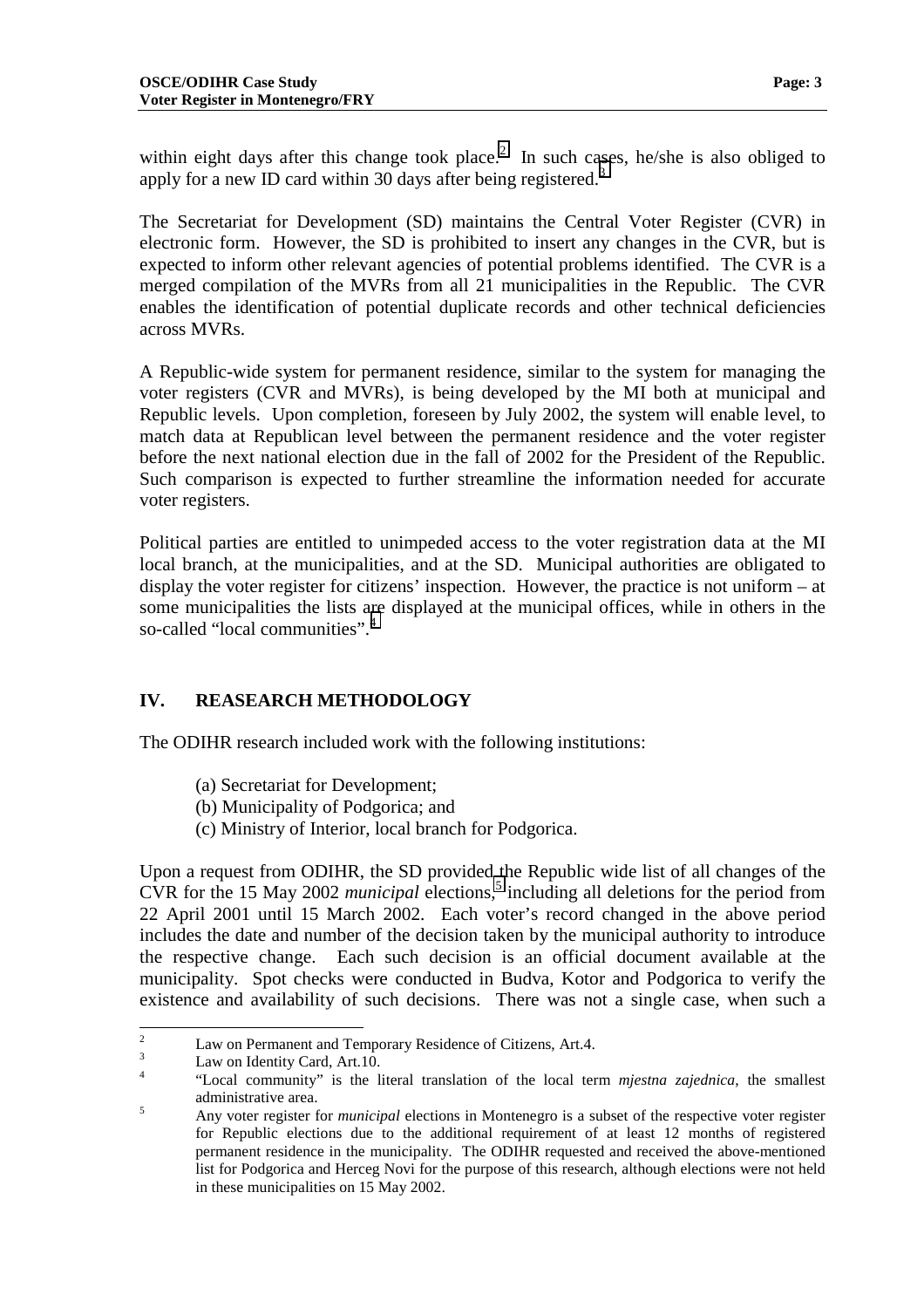<span id="page-5-0"></span>decision was not found immediately. According to municipal officials, citizens are informed about changes in their records via letters with return receipts.

The list of deletions, provided by the SD and of particular relevance to this study, is organised in four sections distinguished by the reason for the deletion, namely:

- (1) Death;
- (2) Change of permanent residence, from one municipality to another, within Montenegro;
- (3) Change of permanent residence, moving from Montenegro to Serbia; and
- (4) By force of law, including deletion of duplicate records, deletion of records for which there is no information in the MI municipal branch about the subject person or his/her permanent residence, etc..

For each entry of the SNP list of 613 deletions, the research included the following steps:

- (a) Find whether the deletion was reflected in the CVR and in which of the above mentioned four categories it falls. This step involved manual search to locate each record from the SNP list on the relevant section of the SD list of deletions. If an alleged deletion was not found on the SD list of deleted records, it was labelled "Not found" (column 6 of Table 1, below);
- (b) For deletions accomplished by force of law (column 5 of Table 1), check in the municipality of Podgorica the respective decision and identify the factual reason for the deletion. This step aimed to find a breakdown of the records deleted by force of law into more detailed categories;
- (c) For entries of the SNP list not found on the list of deletions (column 6 of Table 1), check in the municipality whether the record was in fact deleted or not and if deleted, identify the reason for deletion; and
- (d) For cases within the above two categories, when the information for deletion was provided by the MI, check the information available in the MI.

## **V. FINDINGS**

The following was established after the completion of step (a) above:

|             | DELETED |           |          |             |                        |
|-------------|---------|-----------|----------|-------------|------------------------|
|             | Death   | Moved     | Moved to | By force of | Not found <sup>6</sup> |
|             |         | within MN | Serbia   | law         |                        |
|             |         |           |          |             |                        |
| 613 records | 242     | 96        | 58       | 156         | 61                     |
|             | 39.48%  | 15.66%    | 9.46%    | 25.45%      | 9.95%                  |

### **Table 1: Initial breakdown of the SNP list by reason for deletion**

These records were not found on the SD list of deletions for the 15 May 2002 municipal elections.

 $\frac{1}{6}$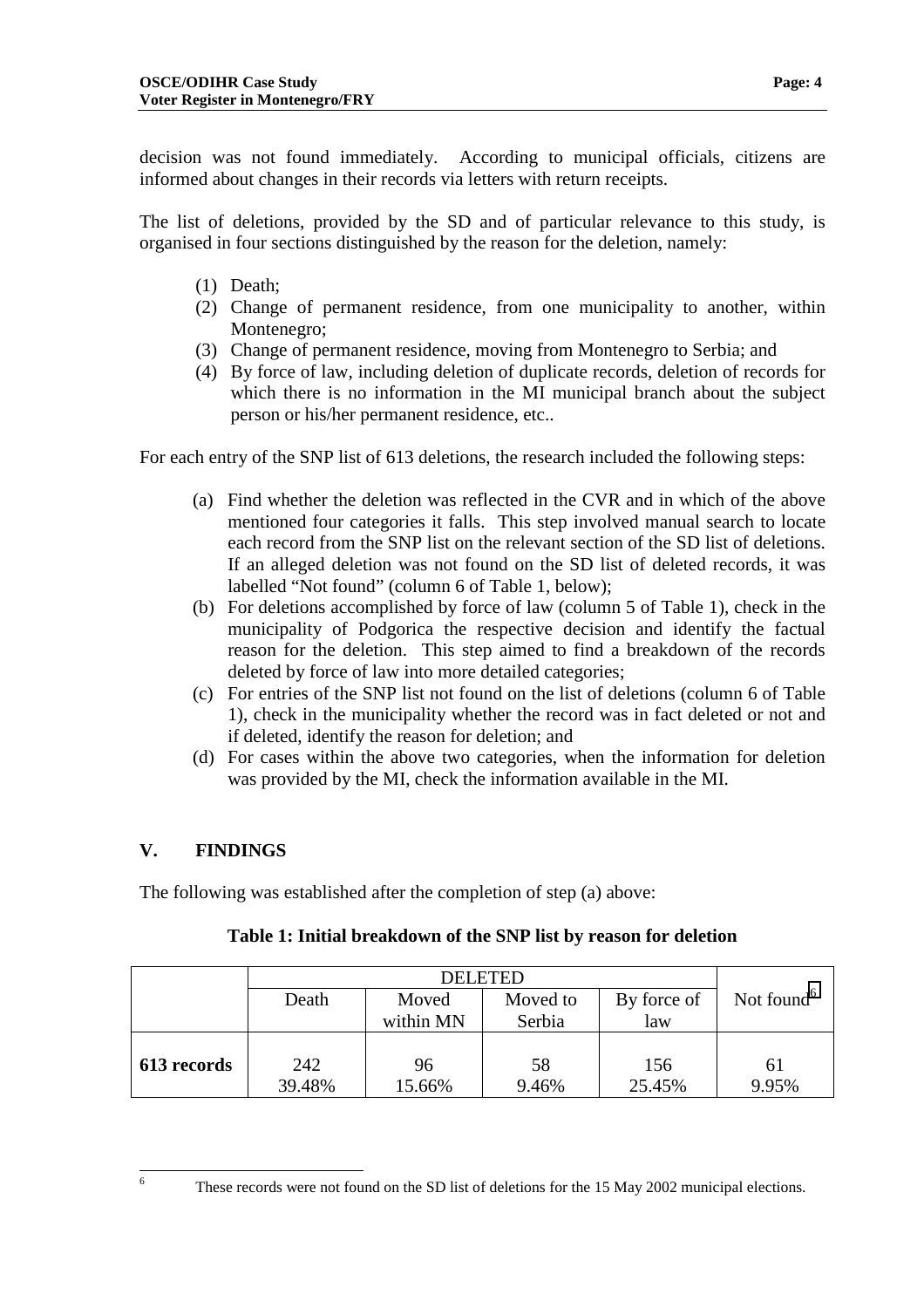Further research was conducted to identify the detailed reason for deletion of each record "by force of law" and to certify whether those "not found" on the SD list of deletions were in fact not deleted or if deleted, to identify the reason for the deletion.

The breakdown of the 61 records, "*not found"* on the SD list of deletions, column 6, Table 1, is given in Table 2:

| Table 2: Breakdown, by reasons for deletion, of those records from the SNP list, |
|----------------------------------------------------------------------------------|
| which were "not found" on the SD list of deleted records                         |

| "Not found" | Death | Moved<br>Within MN | Moved to<br>Serbia | By force<br>of law | Not deleted |
|-------------|-------|--------------------|--------------------|--------------------|-------------|
|             |       |                    |                    |                    |             |

In Table 2, the records in column 2 and 3 and one of the two records in column 4, a total of nine records, were not included in the SD list of deletions, because they were not eligible to participate in the 15 May 2002 elections because of the residency requirement. The second record on column 4 (N 395 of the SNP list) in fact exists in the SD list of deletions, but it is the record of a woman who changed her address and family name on 13 August 2001, presumably due to marriage or divorce.

The breakdown of the 156 records in column 5, Table 1, deleted "by force of law", is given in Table 3. Column 5 in Table 3 gives the *number of records deleted by the local branch of MI due to lack of information on the permanent residence of the respective voters.*

### **Table 3: Breakdown, by reasons for deletion, of those records of the SNP list that were deleted "by force of law"**

|                       | <b>DELETED</b> |           |          |                        |             |
|-----------------------|----------------|-----------|----------|------------------------|-------------|
| "By force of   Death" |                | Moved     | Moved to | Statement <sup>'</sup> | Not deleted |
| law"                  |                | within MN | Serbia   | of MI                  |             |
|                       |                |           |          |                        |             |
| 156                   |                |           |          | 140                    | 13          |

According to municipal officials, three records in columns 2 and 3, Table 3, were included in the category "by force of law" due to "technical mistakes".

The final result of the breakdown of all records of the SNP list into "deleted" and "not deleted", and those "deleted" - into categories corresponding to detailed reasons for the deletions is given in Table  $4<sup>8</sup>$ 

<sup>&</sup>lt;sup>-</sup>7 MI has informed the municipal authorities, in writing, that in the relevant MI department there is no <sup>8</sup> information about the person's permanent residence.<br><sup>8</sup> The figures in Table 4 are as of 15 March 2002. Changes introduced in the MVR of Podgorica after

this date may not have been reflected.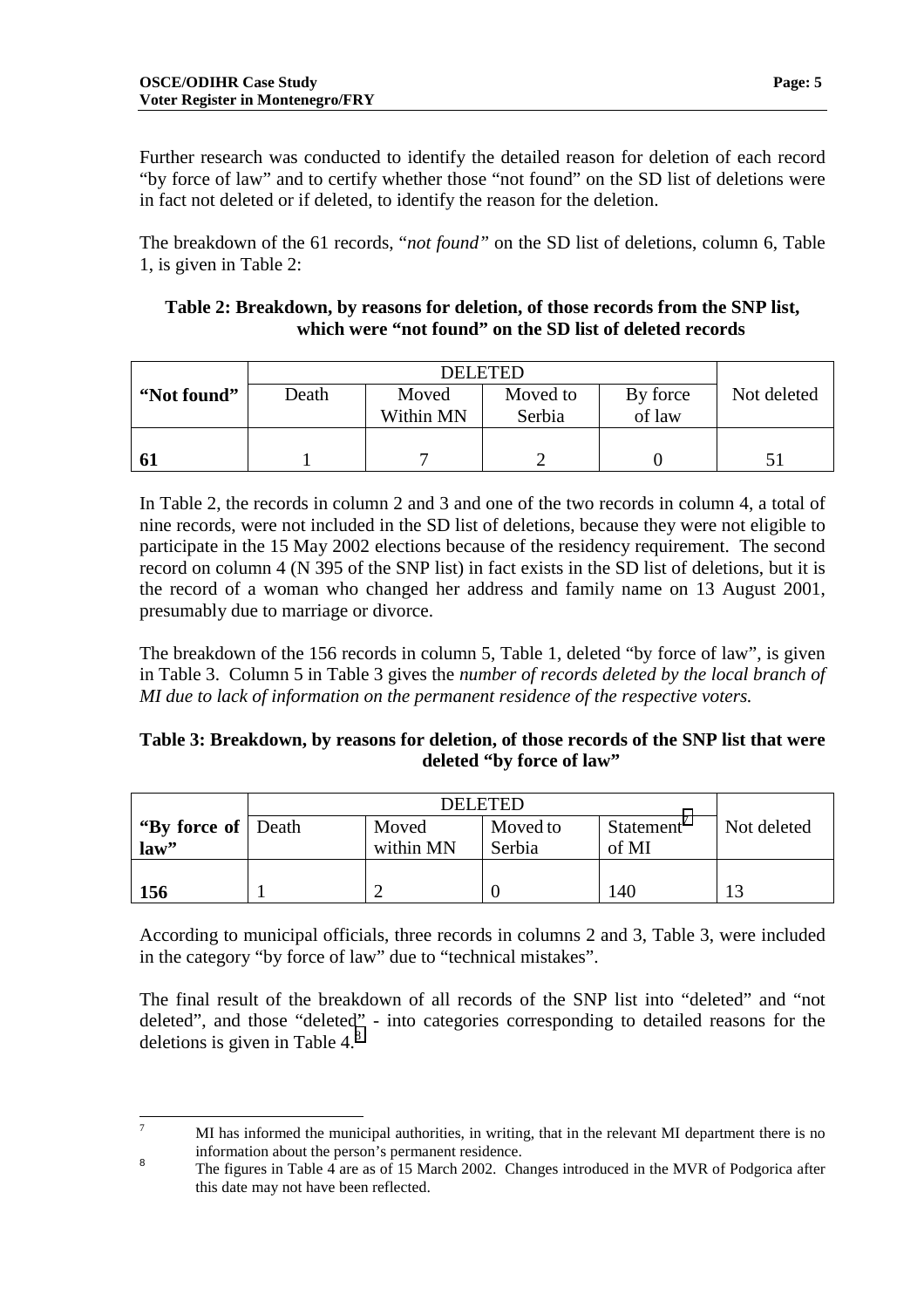<span id="page-7-0"></span>

|             | Death  | Moved     | Moved to | Statement of | Not deleted |
|-------------|--------|-----------|----------|--------------|-------------|
|             |        | within MN | Serbia   | MI           |             |
|             |        |           |          |              |             |
| 613 records | 244    | 105       | 60       | 140          | 64          |
|             | 39.97% | 16.96%    | 9.79%    | 22.84%       | 10.44%      |

### **Table 4: Final breakdown of the SNP list by reasons for deletion**

In at least 18 cases of those labelled as "Not deleted", column 6, Table 4, the individual had been removed from the voter register. However, after the deletion of the respective record from the MVR, the voter had appealed the decision and had been reinstated on the MVR.

The last step of the ODIHR investigation, research in the Ministry of Interior branch in Podgoroca, step (d), comprised:

- A check on a limited number of arbitrarily selected deletions, corresponding to columns 3 and 4, Table 4, whether statements of the citizens, who moved out of Podgorica, were in place; and
- A study of a sample of 36 records selected randomly among the 140 records of column 5, Table 4.

This last step established that:

- In all cases when citizens declared that they were leaving Podgorica for another municipality, either within Montenegro or to Serbia, their statements were properly archived in the MI, Podgorica; and
- No additional information was found for any of the 36 records deleted due to lack of information on their permanent residence in the MI.

#### **VI. CONCLUSIONS**

Thus, while the SNP made no direct allegation of wrongful deletion of these names, the ODIHR undertook a thorough investigation of the matter in an attempt to exclude any insinuation of fraud. The investigation showed that the deletions were part of a legitimate procedure to update the voter register in Podgorica and no violations of the law were established.

The municipal offices have the documentation required by law to amend the voter list. The documentation is kept in an orderly manner and is accessible. The Secretariat for Development is equipped with relatively modern technology and staffed with qualified personnel. The SD's maintenance of the CVR is highly professional, proof of which is the significant decrease of errors in the CVR. The relevant departments of the Ministry of Interior also maintain the required documentation and have the necessary professional standards.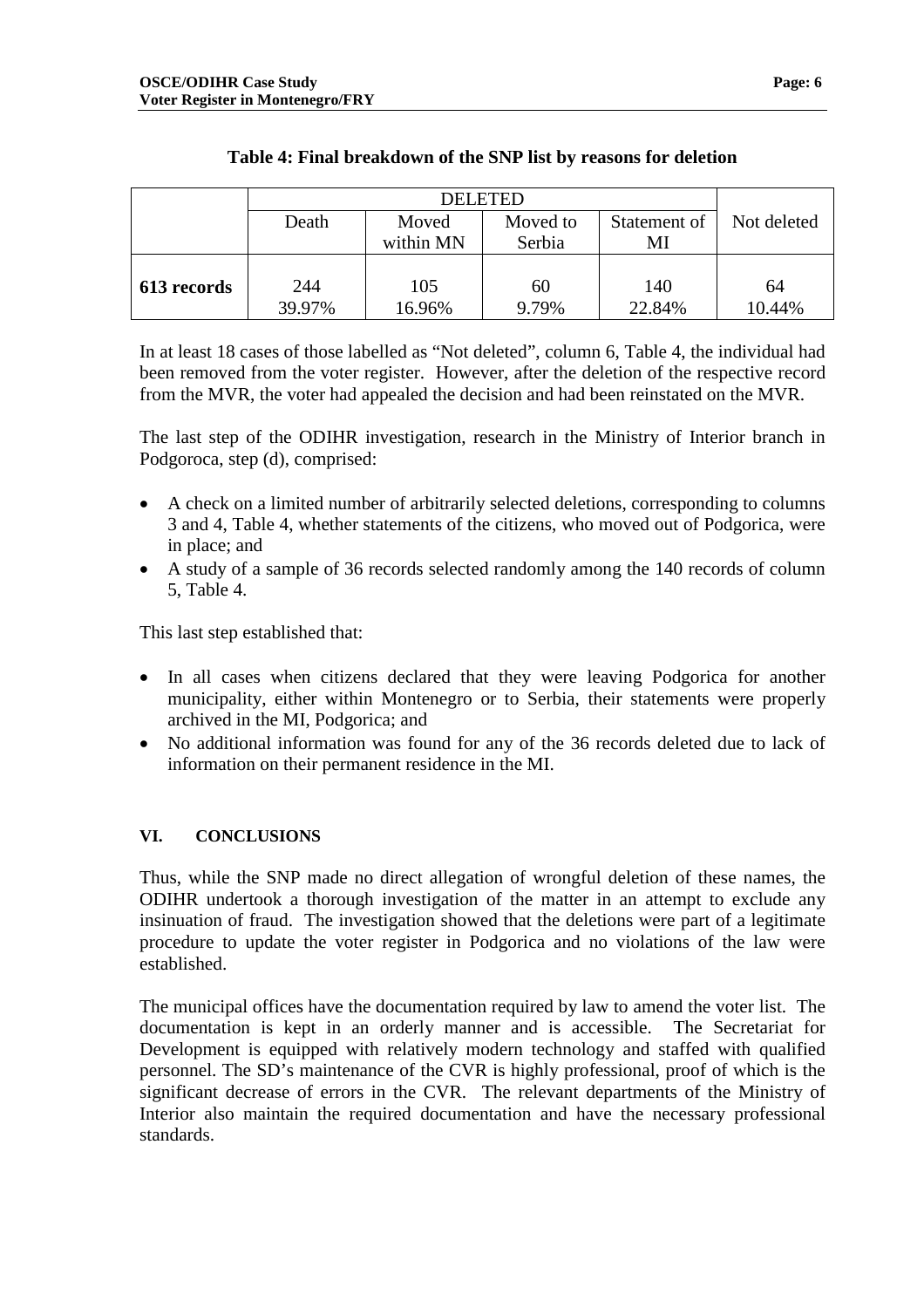The 140 cases (22.84%, column 5, Table 4) of the SNP list representing deletions from the voter list due to lack of evidence at the Ministry of Interior for permanent residence (place and date registration) of the respective citizens are noteworthy. Citizens are obligated to report to the authorities their permanent residence.<sup>9</sup> However, when citizens fail to report and the MI has no record on their permanent residence, the MI can initiate the deletion of their records from the voter register.<sup>10</sup> Even in these cases, citizens have the opportunity to verify their voter registration twice per year or before each election and initiate corrections of their data on the voter register and MI records through appeals and the filing of the required information.

Thus, the ODIHR finds the voter registers in Montenegro generally accurate and continuing to improve. While this assessment does not indicate that the voter registers are perfect or error free, the remaining small number of errors are well within acceptable parameters for credible elections, and any remaining error can be corrected through relatively simple appeals to the appropriate administrative and judicial authorities.

In the framework of this research, all institutions in Montenegro cooperated fully with ODIHR. Information and clarifications were provided without delay, regardless of the occasional difficult conditions under which they operate. The ODIHR is grateful for this cooperation.

#### ABOUT THE OSCE OFFICE FOR DEMOCRATIC INSTITUTIONS AND HUMAN RIGHTS (ODIHR)

The Office for Democratic Institutions and Human Rights (ODIHR) is the OSCE's main institution to assist participating States "to ensure full respect for human rights and fundamental freedoms, to abide by the rule of law, to promote principles of democracy and (…) to build, strengthen and protect democratic institutions, as well as promote tolerance throughout society" (1992 Helsinki Document).

The ODIHR, based in Warsaw, Poland, was created in 1990 as the Office for Free Elections under the Charter of Paris. In 1992, the name of the Office was changed to reflect an expanded mandate to include human rights and democratization. Today it employs over 80 staff.

The ODIHR is the lead agency in Europe in the field of **election** observation. It co-ordinates and organizes the deployment of thousands of observers every year to assess whether elections in the OSCE area are in line with national legislation and international standards. Its unique methodology provides an in-depth insight into all elements of an electoral process. Through assistance projects, the ODIHR helps participating States to improve their electoral framework.

The Office's **democratization** activities include the following six thematic areas: rule of law, civil society, freedom of movement, gender equality, trafficking in human beings and freedom of religion. The ODIHR implements more than 100 targeted assistance programs, seeking both to facilitate and enhance State compliance with OSCE commitments and to develop democratic structures.

<sup>&</sup>lt;sup>9</sup> Law on Permanent and Temporary Residence of Citizens, Art.3.

Law on Permanent and Temporary Residence of Citizens, Art.10.